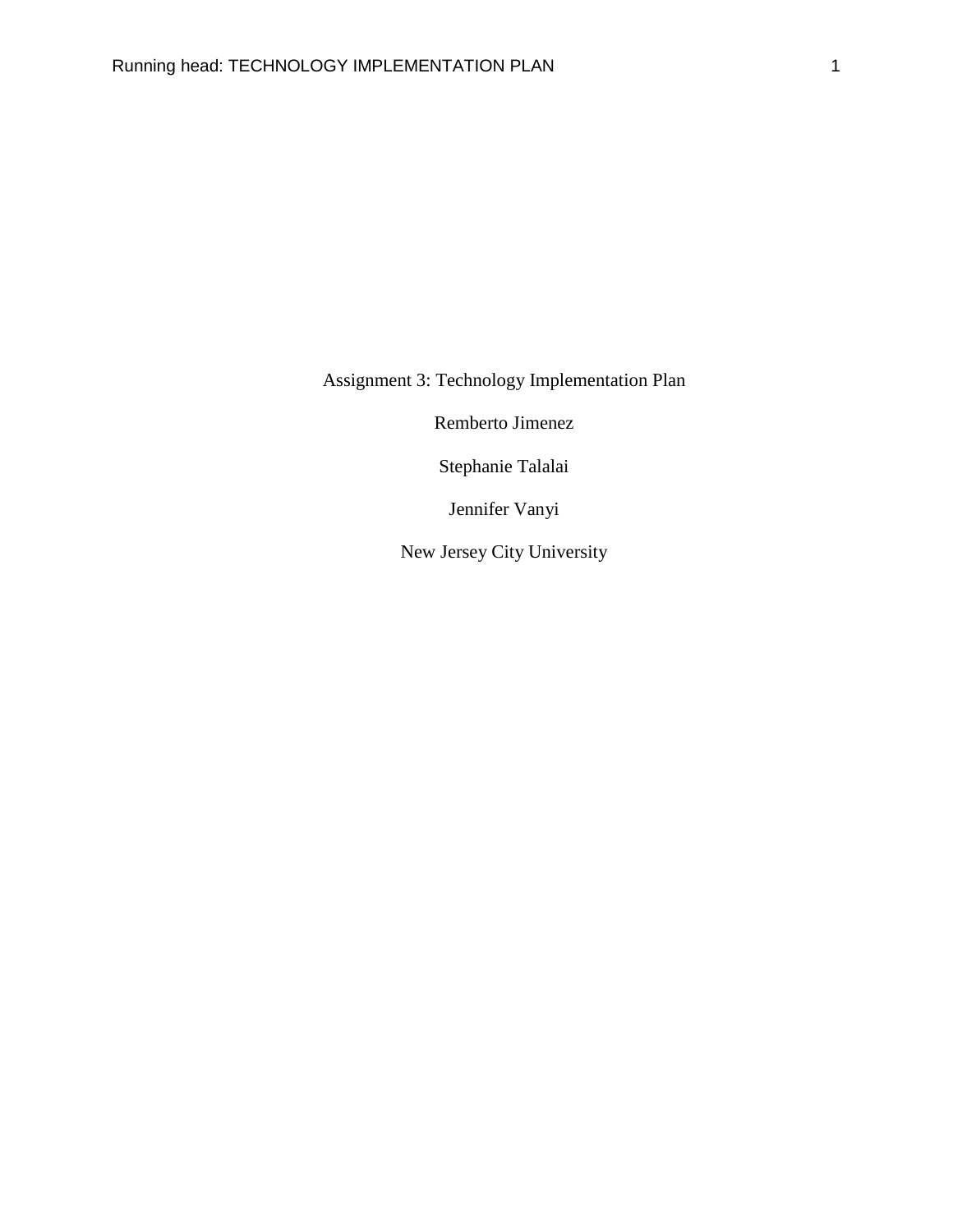## **Introduction**

The South Brunswick School District (2016), notes that their mission is to prepare students to be lifelong learners, critical thinkers, effective communicators and wise decision makers. The school district notes how this will be accomplished through the use of the New Jersey Student Learning Standards (NJSLS) at all grade levels (South Brunswick School District, 2016). Furthermore, the district notes how they will maintain an environment that promotes intellectual challenge, creativity, social and emotional growth and the healthy physical development of each student (South Brunswick School District, 2016).

Despite the blue-ribbon status of the school district and the recent implementation of various STEM programs, the school district has expressed its desire to increase achievement in mathematics. This is not surprising based on recent standardized tests scores across the district and in the state of New Jersey. To further compound the problem, the lack of proficiency in mathematics is not a localized phenomenon. According to the U.S. Department of Education (2016), "only 16 percent of American high school seniors are proficient in mathematics and interested in a STEM career." Moreover, across the globe, the United States currently ranks 25th in mathematics and 17th in science. K-12 educators face many challenges as they try to not only get students excited about STEM, but also increase student achievement in these crucial disciplines (Pearson Education, 2016). Therefore, to support further academic achievement in mathematics, the district will implement the Pearson tool: SuccessMaker.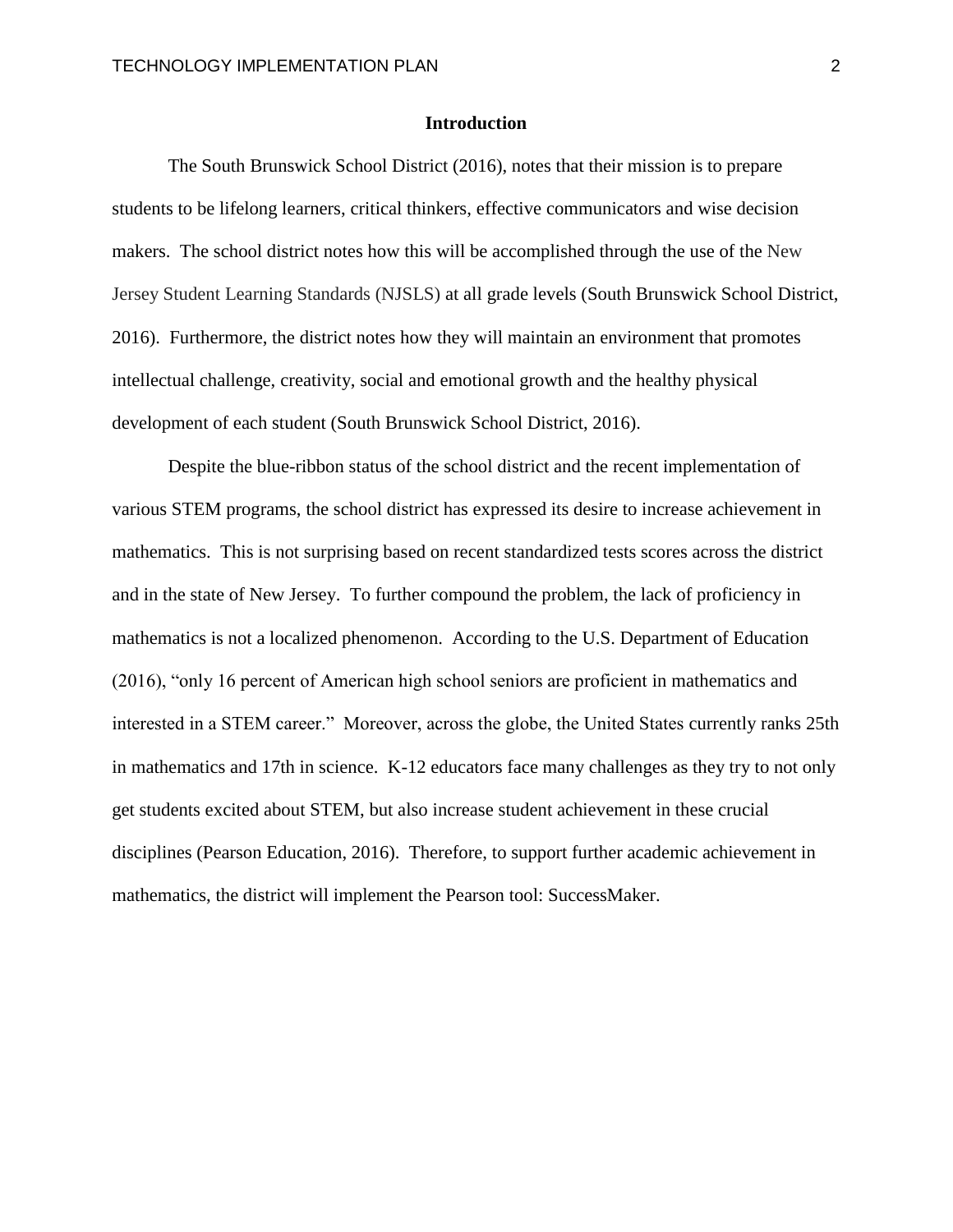## **About SuccessMaker**

SuccessMaker is educational software that differentiates and personalizes K-8 reading and math instruction (Pearson Education, 2016). SuccessMaker provides instruction, practice, and assessment that is well-correlated to Common Core Standards for both mathematics and language arts at all grade levels of the program (Pearson Education, 2016). Pearson School (2016) notes that SuccessMaker is an adaptive and prescriptive scheduling intervention program delivering both reading and math curriculum. Moreover, the SuccessMaker tool is designed to accommodate varying learning styles and learner needs for special education, gifted, at-risk and English language learners; the focus is on the individual needs and desires of real students and educators (Pearson, Education, 2016). The program provides about 43 instructional hours for each grade.

For the district's goal to improve mathematical performance among the students, we will specifically implement the Mathematics portion of SuccessMaker for the 2017 rollout. The district will explore the Language Arts portion of SuccessMaker and await 2016-2017 PARCC scores to determine future fit and relevance post implementation of the Mathematical module of SuccessMaker (Pearson School, 2016)

#### **Key Features**

According to the SuccessMaker Adaptive Coursework (n.d.), SuccessMaker's research foundations go back to the pioneering work on intelligent tutoring and artificial intelligence led by Professor Patrick Suppes at Stanford University. A guiding idea of this work is to develop a structured, comprehensive, and deep curriculum, to be presented to the individual learner in the manner and the rate best suited to that learner, as determined by the learner's responses to the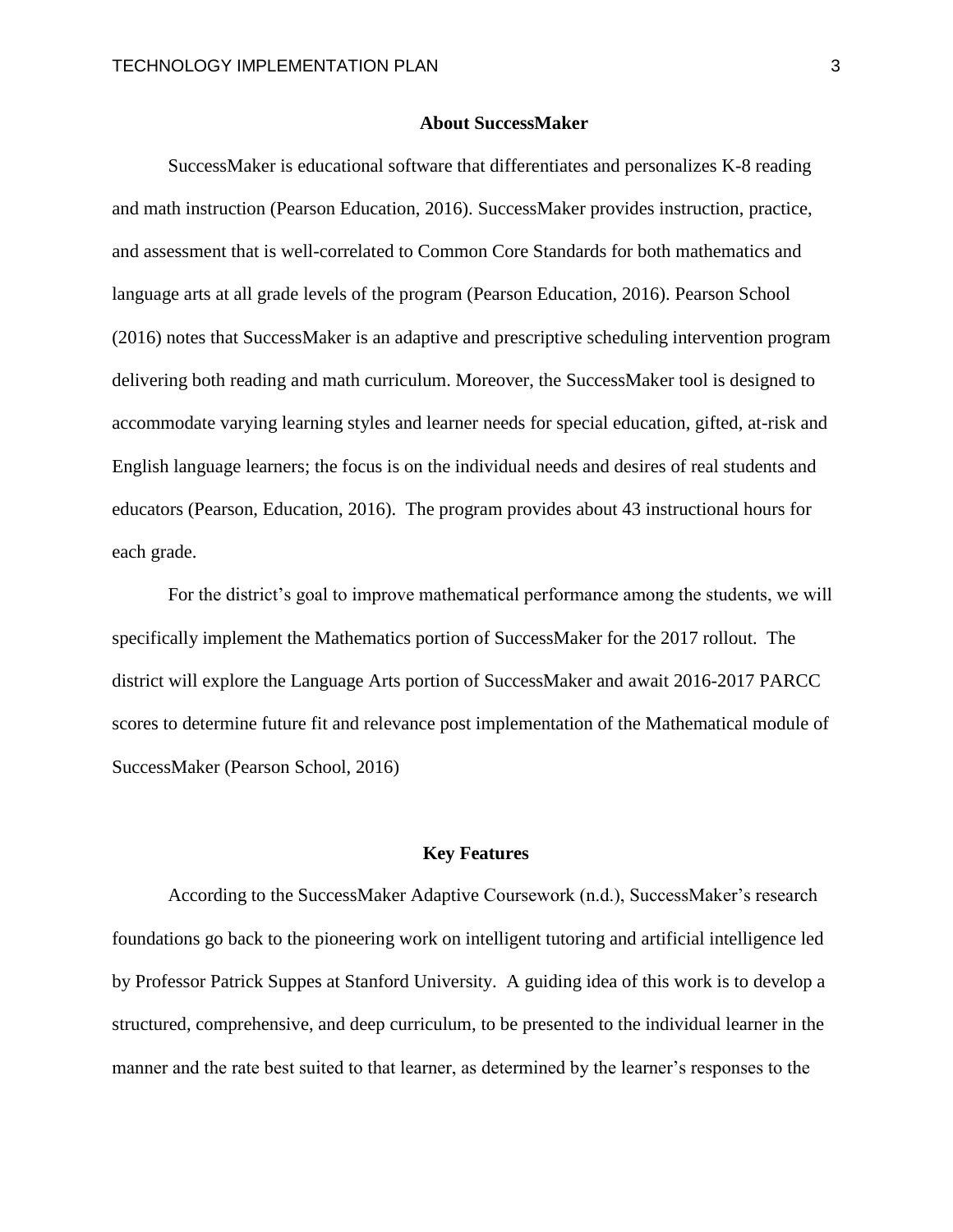system (SuccessMaker Adaptive Learning, n.d.). This approach is key to providing just-in-time interventions for students based on their performance with SuccessMaker. Stealth formative assessments adjust instruction with every click, swipe, and student response. Moreover, this approach will enable learners, regardless of whether they are classified as gifted and talented, atrisk, or ELL, to follow individual learner paths that will guide the student to targeted performance goals. Therefore, students can move at their own pace while achieving key milestones that the instructor can monitor via the instructor SuccessMaker dashboard.

One unique feature of SuccessMaker adaptivity is that within any single student courseware session, students will receive a mixture of different types of items instead of a series of similar items. This mixture of items helps to maintain student interest over the course of the session since the student cannot predict what type of question will come next, minimizing tedium. The mixed presentation of items across strands also limits rote memorization and increases long-term retention since the student will experience the item over a longer duration (generally several sessions) helping to move the item from short-term memory to long-term memory.

Skill mastery determination is evaluated after every attempt and incorporates the number of attempts, pattern of attempts (where more recent attempts receive greater weight) and use of supports. That way students spend only as much time as needed to represent mastery and to move on to additional content in a highly efficient manner as performance dictates. Again, the goal is to challenge the student without frustrating him, and thereby to keep him engaged in the courseware.

From a tech perspective, SuccessMaker is software as a service (SaaS). SuccessMaker is browser-based, and students can access the program at school and on personal devices at home,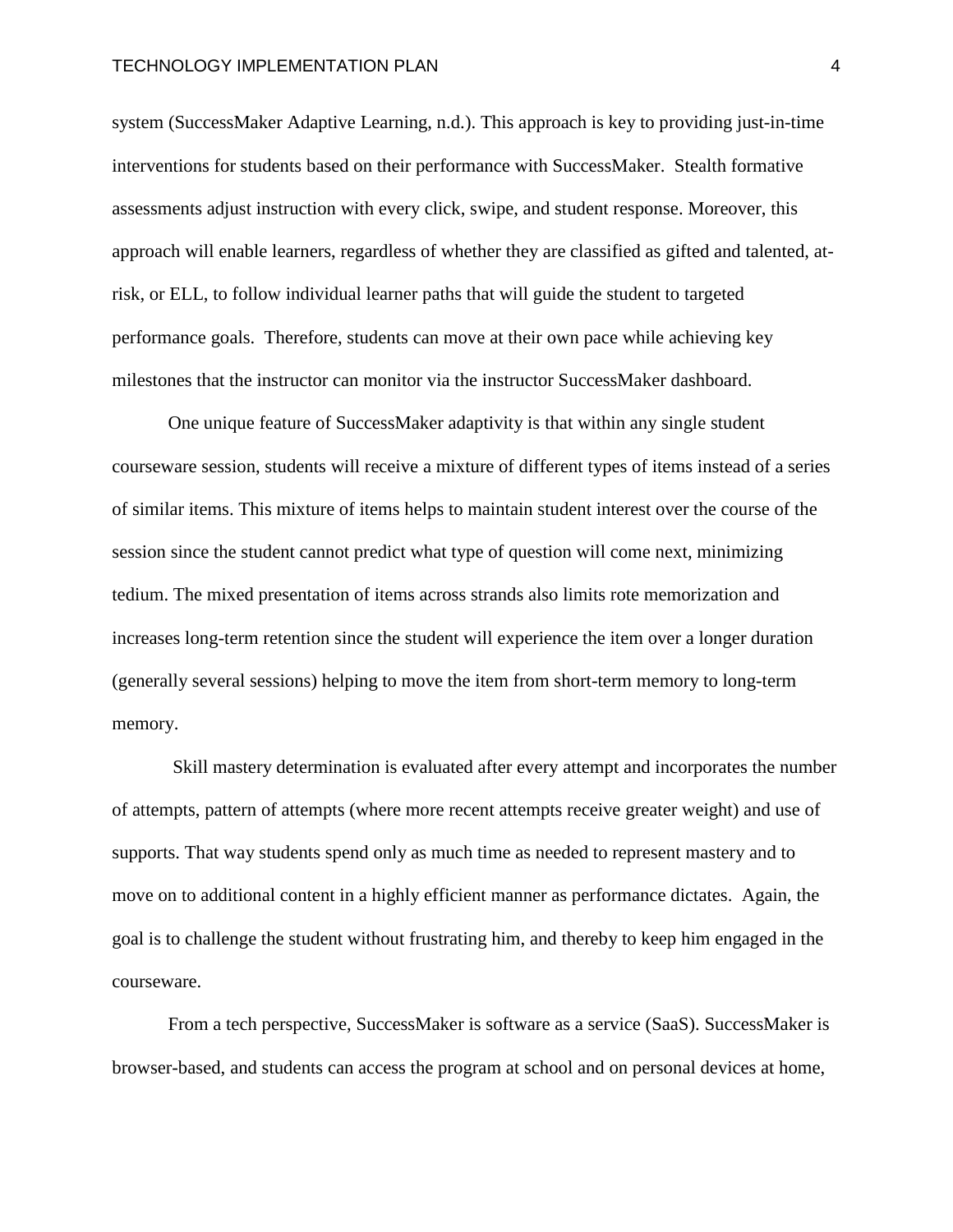including Android and Apple devices. This means that students don't have to install software to a computer to access SuccessMaker. Using their student credentials, students can access SuccessMaker via any device, including phone, tablet, or PC.

SuccessMaker is written in HTML5, is Java free and fully mobile, uses gamification methodologies towards student engagement and motivation delivered through new characters, environments, and rewards, and more personalized practice aligned with core programs. It includes enVisionmath2.0. enVisionmath2.0 (2016) is a program offered by Pearson Education that is aligned to the Common Core and offers a comprehensive mathematics curriculum for Grades K-5. It offers the flexibility of print, digital, or blended instruction. enVisionmath2.0 provides the focus, coherence, and rigor of the Common Core State Standards. Project-based learning, visual learning strategies, and extensive customization options empower every teacher and student.

#### **How it works For Students (K-8).**

SuccessMaker for students begins with the level designated by the placement test or teacher. The curriculum develops a personalized learning path for the student that continuously adjusts based on student performance. Students rotate between practice exercises, tutorials, and games. Both the reading and math activities begin with material at the student's level as designated by the assessment or the student's teacher.

The program uses songs, videos and animated characters to present information to students. SuccessMaker gives students some control as they interact with the program such as the ability to choose characters that they use through activities and create drawings or animations on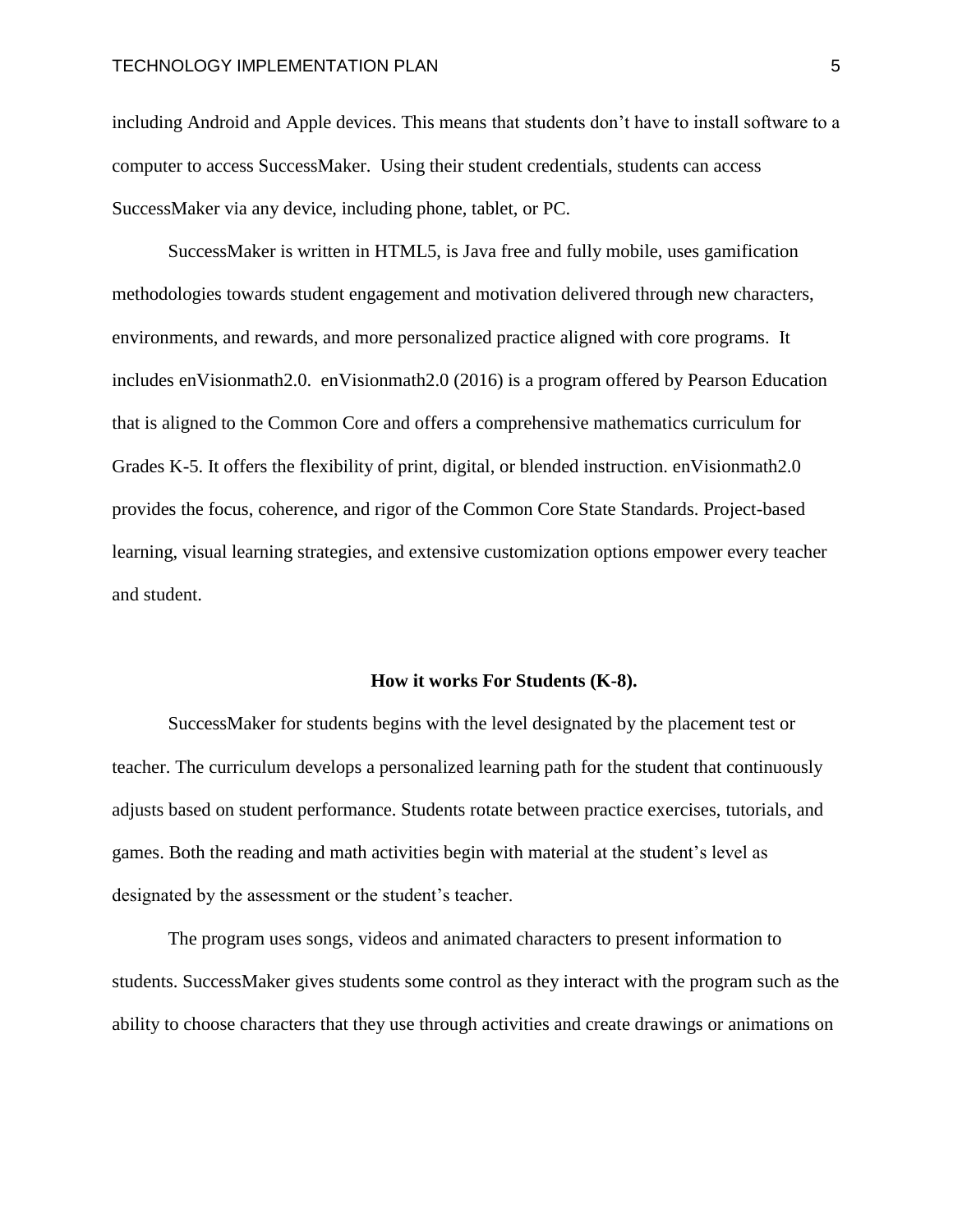the screen to increase engagement. At the end of each session, students receive a daily progress report with a total number of questions answered and the percentage answered correctly.

Rather than tests, the program uses student performance data to indicate progress. Pearson recommends that students engage in 3-4 sessions totaling 60 minutes of instruction per week and at least 20 hours per year. SuccessMaker has tools to adapt instructional methods for English Language Learners (ELLs). Also, Pearson Education (n.d.). ChartML technology is now included to assist visually impaired students.

## **How it works For Students (Grades 9 - 12)**

For students that are performing below 9th grade in terms of their math proficiency, they can utilize the SuccessMaker tool to build their knowledge and skills. For students performing at a 9th grade or higher in terms of their math proficiency, they will have access to the Pearson Integrated High School Mathematics Common Core software. It is another adaptive tool created by Pearson that also provides the same benefits as SuccessMaker. The difference is the Pearson Integrated High School Mathematics Common Core Software can be accessed via student devices including IOS and Android. For the purposes of this proposal, we will refer to the overall software (SuccessMaker and Pearson Integrated High School Mathematics Common Core) collectively as SuccessMaker.

# **How It works for Diverse Learners, English Language Learners and Students with Special Needs.**

SuccessMaker starts by evaluating each child's skills. Based on the results, each child receives tailored exercises in his or her areas of weakness. SuccessMaker Math presents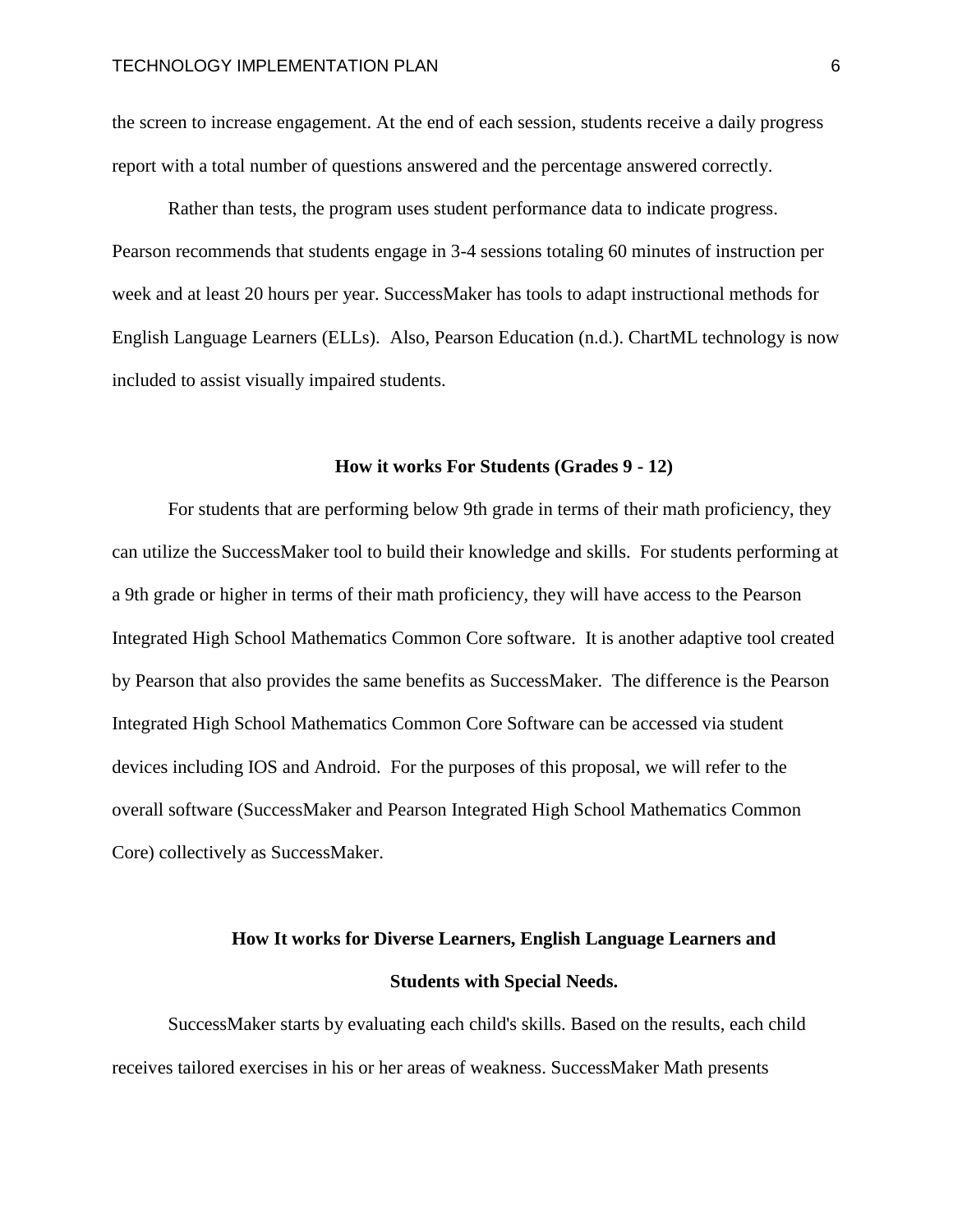individualized interactive lessons which are adaptable so that each student can reinforce weak skill areas and understand basic math concepts. Many students who have learning disabilities need additional support and assistance to help them learn. The programmed instruction includes instructional scaffolding, multimedia presentations, and basic math foundations. SuccessMaker Math meets the student where he or she is and moves each forward into higher levels of math (Pearson Digital Learning, 2003).

SuccessMaker has an accessibility feature which will read aloud descriptive text for the question or math problem if a screen reader is installed on the student's computer making it accessible to visually impaired students as well as students with print disabilities. Accessing the SuccessMaker program through a mobile device allows for students with mobility issues to be able to position the device at an optimal angle for access.

Students with learning disabilities often struggle with tests and assessments because of comprehension difficulties, attention deficits, and test anxiety. After 300 initial placement problems (IPM), the SuccessMaker program automatically places students at their functional level. A student's placement at the correct level of difficulty is based on the student's actual work, not on placement tests. This makes placement invisible to the student and occurs without the anxiety of testing.

## **How It Works for Teachers and Administrators.**

Teachers can set the level a student starts at and manually readjust their learning path as necessary. Because SuccessMaker is a supplemental education program, in some schools a teacher other than the student's classroom teacher may manage the SuccessMaker program and provide information about performance to the child's classroom teacher. SuccessMaker can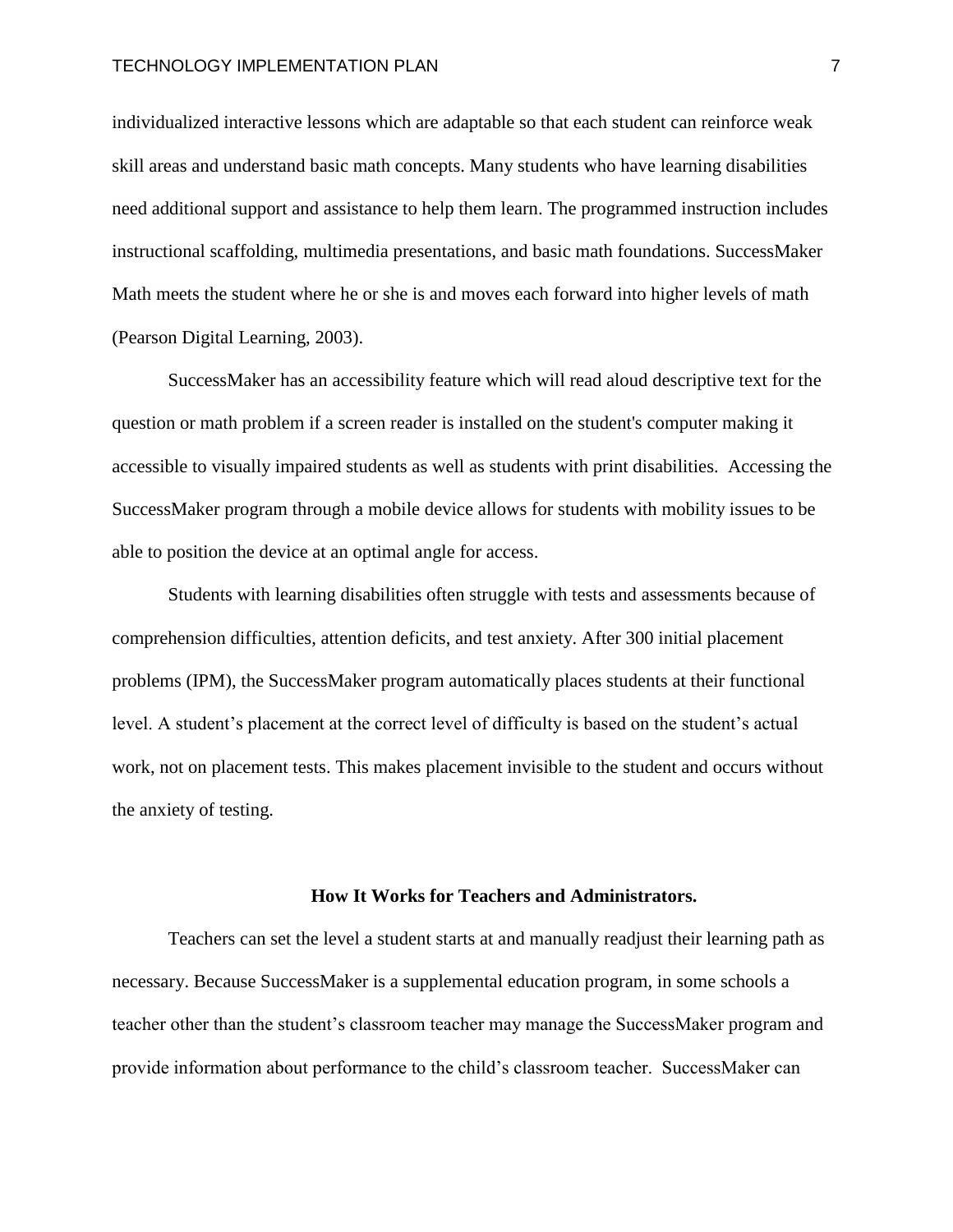generate reports that track mastery by academic standard or skill. Skills are flagged green, yellow or red according to the student's mastery level. A few of these reports include:

- Student Performance Report (SPR)—Overall average, overall percentage, average time on task
- Areas of Difficulty (AOD) —Specific areas of difficulty for that student
- Cumulative Performance Report (CPR)—Level of each strand, current level, and gains
- System Enrollment and Usage (SEU)—Time on task and number of sessions

Reports can be filtered by demographics including learning disability, English proficiency level, race/ethnicity and socioeconomic status. Data from these reports can be exported to spreadsheet programs, such as MS Excel, as comma separated value (CSV) files for further analysis.

# **Cost and Funding Sources**

In terms of the costs associated with SuccessMaker, the unit cost per license is \$20 for one school year. With over 9100 students enrolled in the school district, and 49 math teachers in the middle school and high school, and 194 teachers in the remaining elementary schools, SuccessMaker would require a minimum investment of \$186,860.00 (Totals Users (9,343) \* Unit Cost (\$20.00)). This would include all students, math teachers, and elementary school teachers in the district.

In addition, Pearson offers and recommends the following additional options to include for professional development. SuccessMaker professional development offerings include the following packages for one school year.

- 3-day Implementation Support (at \$1700 per day = \$5,100.00)
- Data Management and Reporting  $(\$200$  per School =  $\$2,200.00)$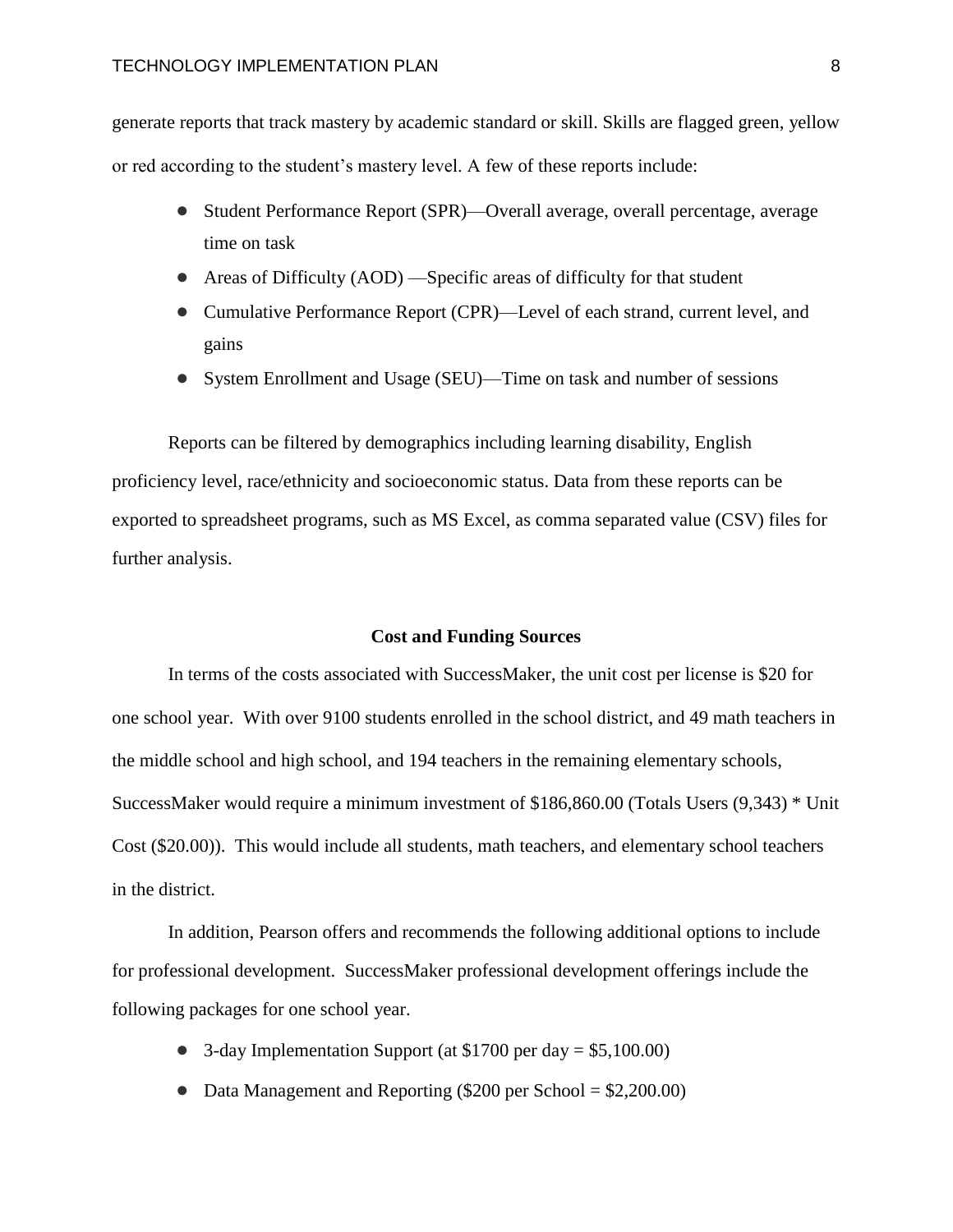- 10 Onsite Professional Development sessions for the district (\$1700 per day  $=$ \$17,000.00)
- One School Year Tech support via phone/chat for all schools in the district (\$2,500.00)

These additional services are recommended and will support the overall implementation and usage of SuccessMaker across the district.

| Quantity                | Service/Product                                | <b>Unit Costs</b> | <b>Total Costs</b> |
|-------------------------|------------------------------------------------|-------------------|--------------------|
| 9,343                   | SuccessMaker Enterprise Level<br>License       | \$200.00          | \$186,860.00       |
| 3                       | In Person Implementation<br>Support            | \$1,700.00        | \$5,100.00         |
| 11                      | Data Management and Reporting                  | \$200             | \$2,200.00         |
| 10                      | <b>Professional Development</b>                | \$1,700.00        | \$17,000.00        |
|                         | One School Year Tech Support<br>via phone/chat | \$2,500.00        | \$2,500.00         |
| <b>Total Investment</b> |                                                |                   | \$213,660.00       |

## **Summary Costs**

From a cost perspective, South Brunswick school district will apply for the following grants to support the costs of implementing SuccessMaker across the district: [IDEA,](http://www.pearsonschool.com/index.cfm?locator=PSZuF1) [School](http://www.pearsonschool.com/index.cfm?locator=PSZuEo)  [Improvement Grants,](http://www.pearsonschool.com/index.cfm?locator=PSZuEo) [Title I,](http://www.pearsonschool.com/index.cfm?locator=PSZuEd) [Title III,](http://www.pearsonschool.com/index.cfm?locator=PSZuEv) and [21st Century Community Learning Centers.](http://www.pearsonschool.com/index.cfm?locator=PSZuEy) There are currently 11 schools in the district, including two middle schools and a high school. According to Pearson, more than 50% of customers use Title 1 funding to purchase the program. The State of New Jersey (2016) notes that of the eleven schools in the district, Brunswick Acres, Constable, Crossroads South, Brooks Crossing Elementary, and Greenbrook Elementary are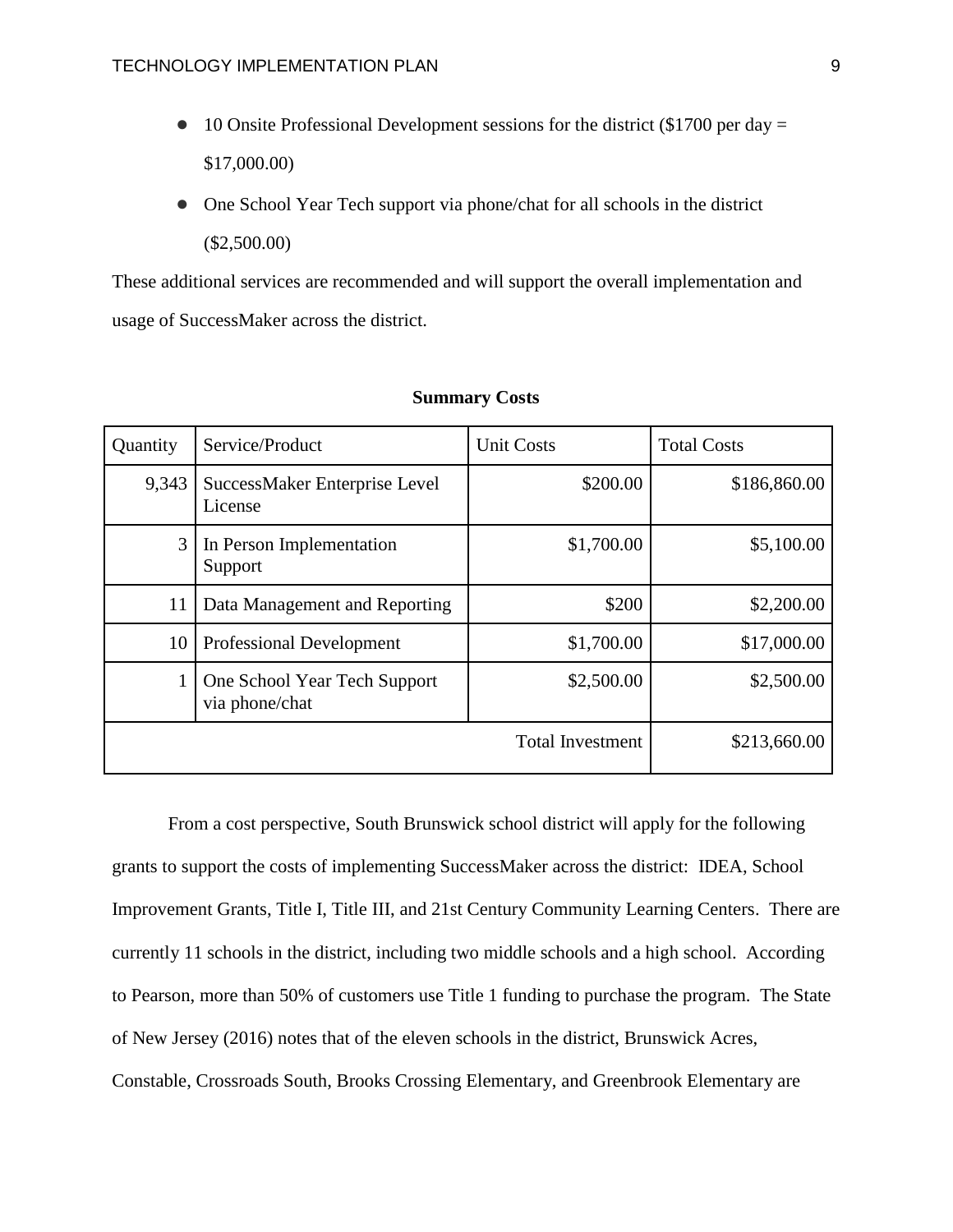classified as having received Title 1 funding. (State of New Jersey, 2016). In addition to Title 1 funding, the South Brunswick school system will apply for the following grants to further supplement implementation costs. [IDEA,](http://www.pearsonschool.com/index.cfm?locator=PSZuF1) [School Improvement Grants,](http://www.pearsonschool.com/index.cfm?locator=PSZuEo) [Title III,](http://www.pearsonschool.com/index.cfm?locator=PSZuEv) and [21st](http://www.pearsonschool.com/index.cfm?locator=PSZuEy)  [Century Community Learning Centers.](http://www.pearsonschool.com/index.cfm?locator=PSZuEy) The South Brunswick school district technology plan will also be updated to include the use of SuccessMaker across K-12 and allocation of funds towards license and implementation costs.

Once a SuccessMaker license is purchased, it does not expire and there is no annual fee beyond the initial purchase. However, in order to use the most recent version of the product when an update is released, schools and districts must purchase an upgrade. Annual allocation for the purchase of new licenses/upgrades must be included as part of the district's ongoing budget.

From a hardware perspective, South Brunswick has already made previous upgrades as part of its 2013-2016 technology plan to support Wi-Fi and BYOD capabilities across the district. Moreover, South Brunswick School BYOD (2016) policy notes that investments have been made in Chromebooks for the district. Moreover, the BYOD policy currently only allows students in grades 6 - 12 to participate in the BYOD program (South Brunswick School BYOD, 2016). Therefore, laptop allocation will need to be examined to make sure that there are sufficient Chromebooks, in grades K-5 to cover every student. Students in grades 6-12 will be given the option to register for BYOD access and use their devices to access SuccessMaker. Backup Chromebooks will be needed for students who do not register for BYOD and or experience device failure or problems while in class.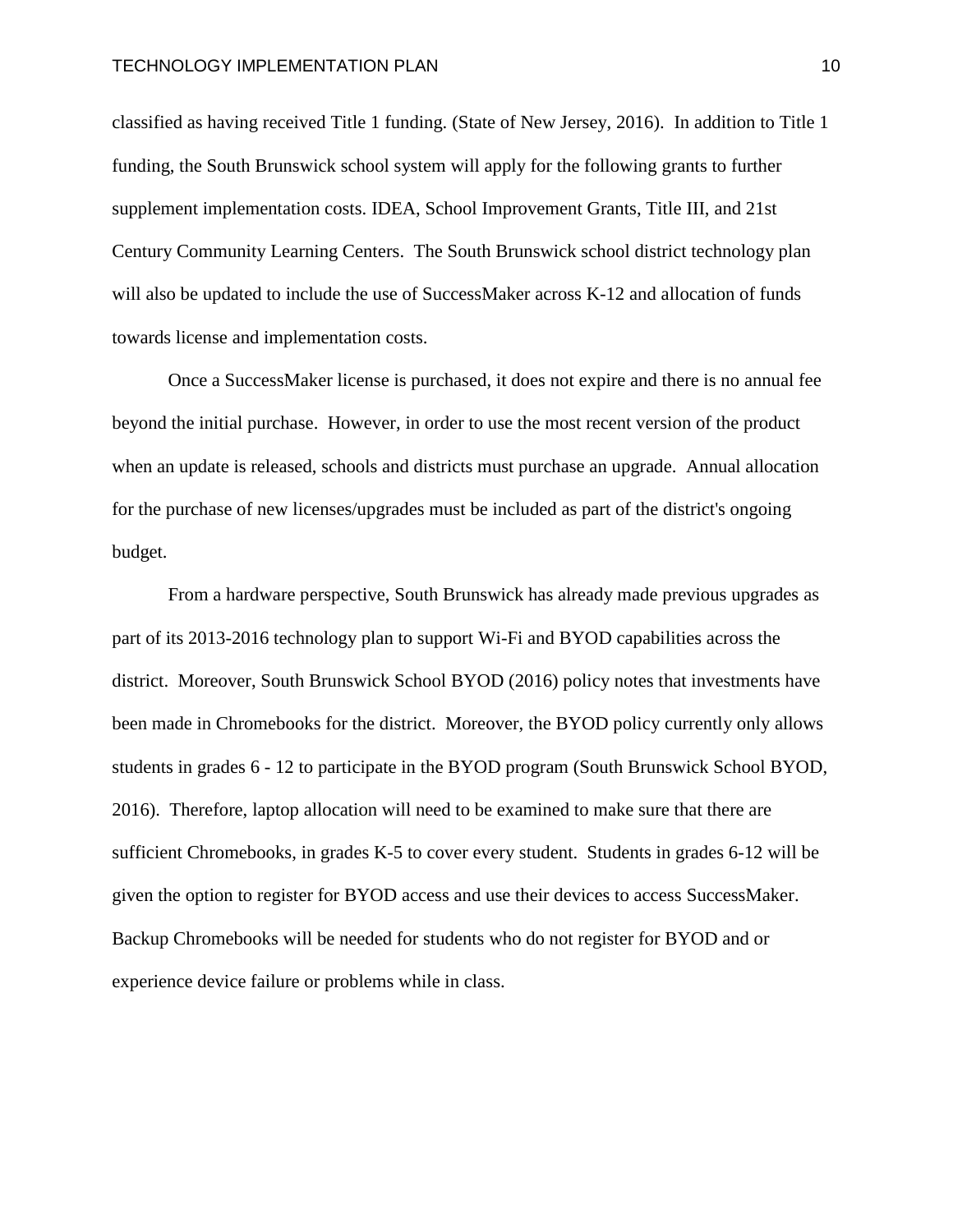# **Implementation of Pearson SuccessMaker**

# **Goals and Objectives**

Implementation of the SuccessMaker Software is directly linked to South Brunswick Technology Plan Goal #6:

The District will identify classroom technology (hardware and software) that is necessary for program implementation.

Objectives:

- The strategic distribution plan will be updated to include the optimal classroom prototypes for grades 3-5 classrooms and for identified middle and high school departments.
- The ARRA-funded and assistive technologies will be studied to determine effectiveness and a plan will be developed for systematic refreshing, training, inventorying and upkeep.
- To better address District needs, the Bring Your Own Technology/Devices model policy will be studied and considered for implementation in South Brunswick.
- A plan for shared printers in the classrooms will be developed.

Software implementation will benefit all students in all 11 South Brunswick Schools.

#### **Identifying the SuccessMaker Implementation Team**

The effective use of SuccessMaker crosses several administrative areas such as IT and Curriculum. The South Brunswick school will utilize a district implementation team to facilitate communication and support for the project across departments.

The team will include: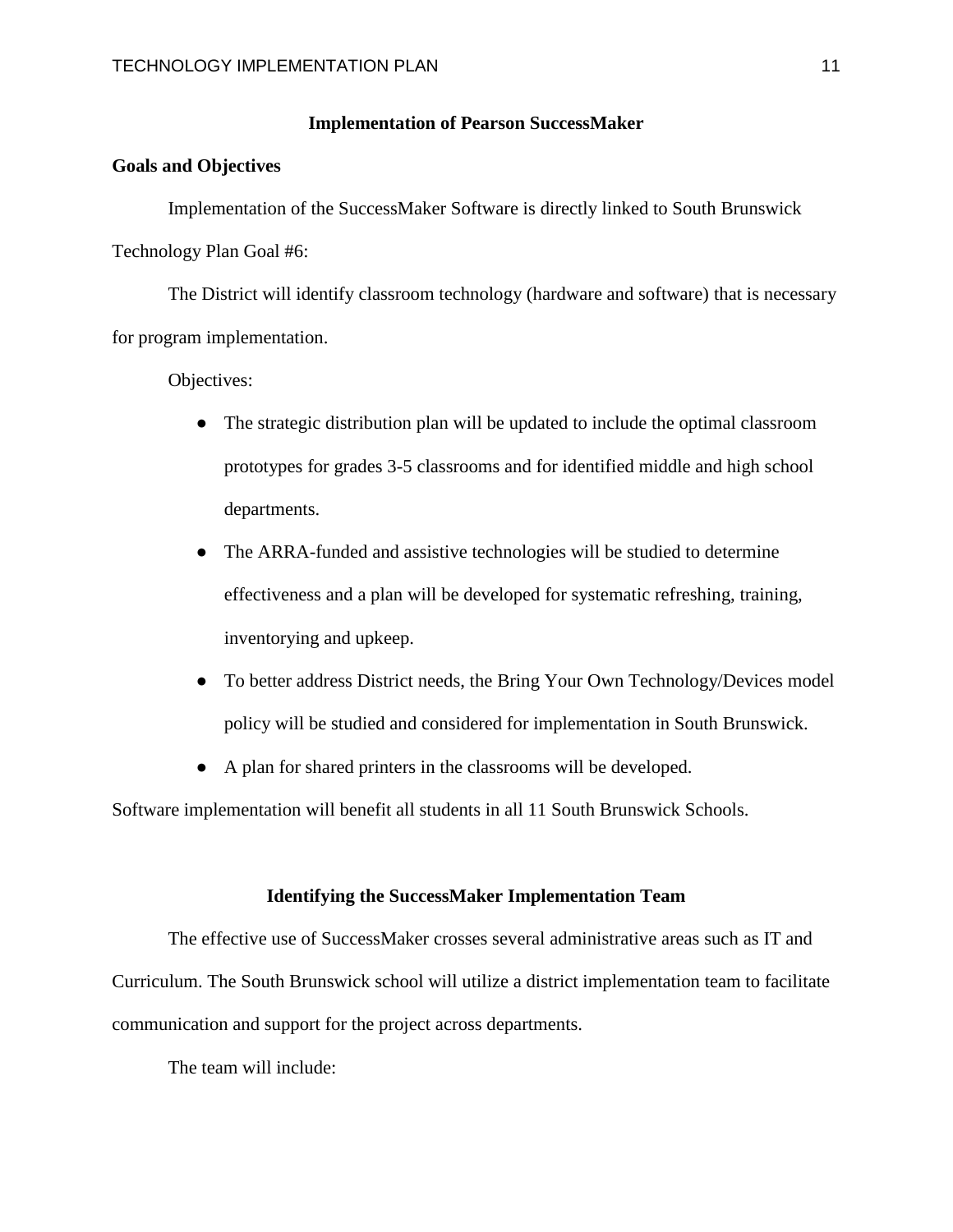- Superintendent
- Assistant Superintendent of Curriculum and Instruction
- Principals
- Director of Professional Development
- Director of Assessment
- Technology Director
- Technology Staff Developer
- Elementary School Technology Coordinator
- Elementary School Tech Educator
- Middle School Technology Coordinator
- Middle School Tech Educator
- High School Technology Coordinator
- High School Tech Supervisor
- Library Media Specialist
- Elementary School Teachers
- G&T Teachers
- Middle School Teachers
- High School Teachers
- English Language Learners (ELL) Teacher
- Special Education Teacher
- Director of Student Services
- Technology Department Staff
- South Brunswick Board Member
- Administrative Assistants
- Parents
- Students
- Community Member- South Brunswick Public Library

(South Brunswick School District Technology Plan, 2013-2016)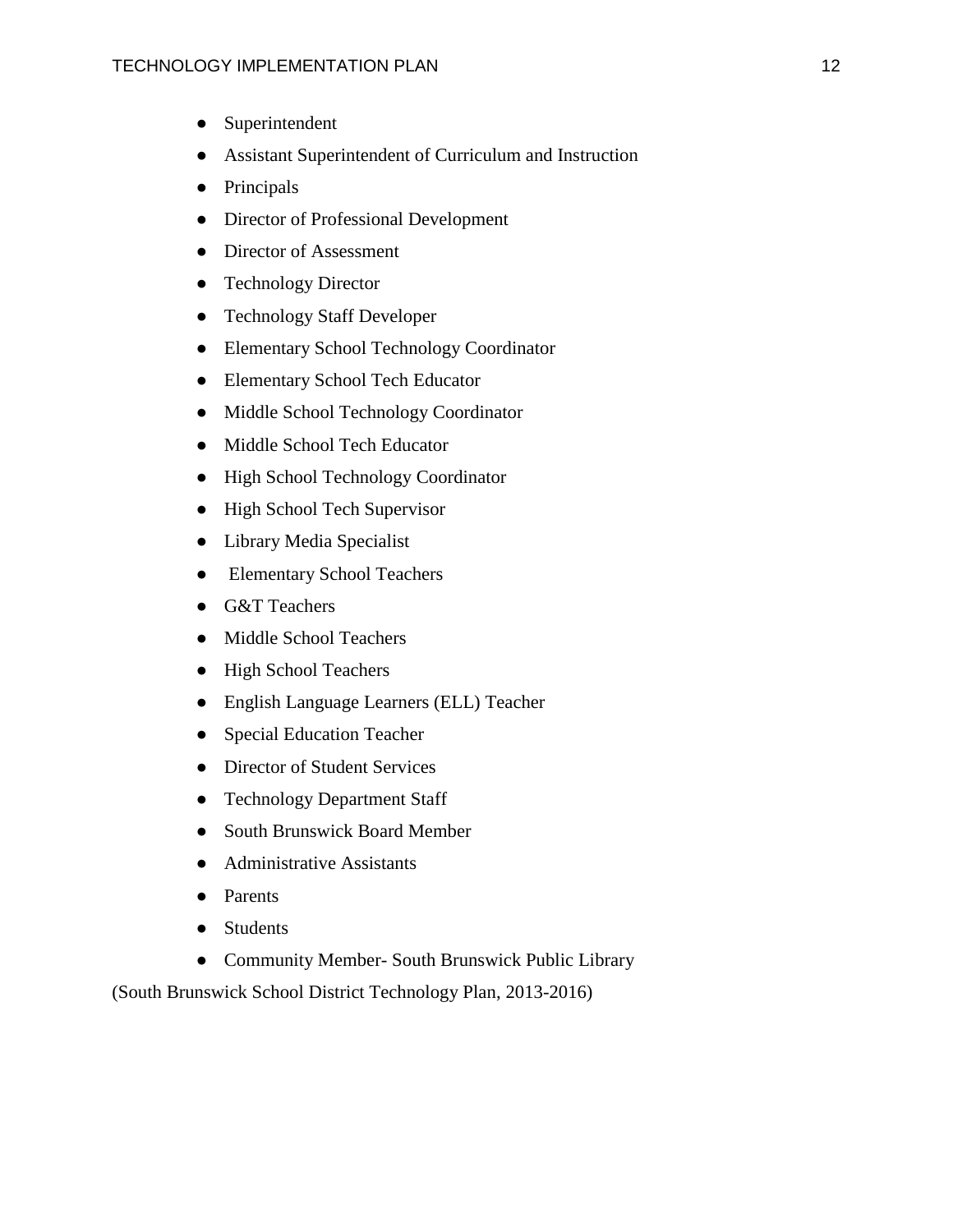The Project Leader will:

- Establish timelines for various phases of the project.
- Arrange for and monitor teacher and student training with the assistance of the Director of Professional Development.
- Provide additional in-classroom and in-service training with the assistance of the Technology Staff Developer and Technology Coordinators.
- Troubleshoot problems as they arise with the assistance of the Technology Director and Technology Department staff.
- Communicate with appropriate staff about students with Individual Education Plans (IEPs) include the use of SuccessMaker as an accommodation with the assistance of the Director of Student Services.
- Ensuring that project goals are being met.
- Collecting and compiling evaluation data with the assistance of the Director of Assessment.
- Providing regular updates to the implementation team and general community about the project's progress.

# **Purchasing Software and Hardware**

The South Brunswick IT specialist will discuss the software needs of the district and review technical requirements of the software a Pearson representative recommending the most cost effective software configuration for supporting as many students as possible and ensuring that the software is compatible with the existing hardware and network configurations.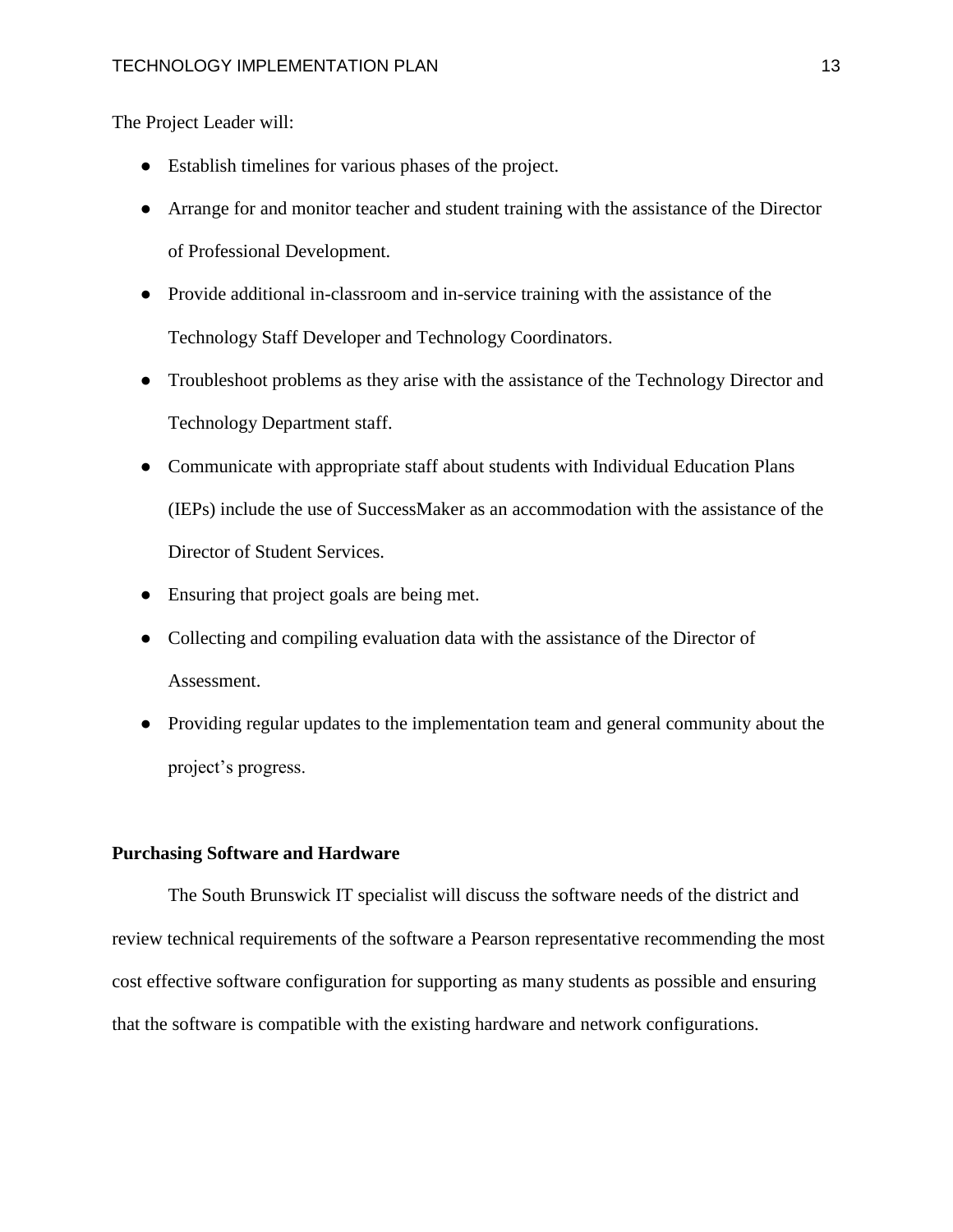Purchasing the web license-based software, since it provides the greatest flexibility for student use will be considered.

# **Installing Software**

- Software installations and ongoing technical support post-installation for teachers and students will be provided by the South Brunswick IT department lead by the Director of Instructional Technology.
- The web-based software will be ready to implement prior to all training dates.
- Minimal time will pass between training and the availability of the SuccessMaker software in classrooms in an effort to keep teachers motivated.
- All installations will be tested to make sure that the software works and that network sharing is operative so teachers (and students) don't encounter technical glitches when they start to learn and use the software.
- Account creation and management will also be managed by the IT Department.

# **Training, Consulting, and Support**

Delivering SuccessMaker Training is an ongoing process. Experience shows that in addition to formal training, teachers and students need follow-up/refresher training to become proficient with all aspects of the product. They also require support and some initial classroom handholding to integrate the software into their daily curriculum. An IT specialist will be included in the initial training to provide on-site support for minor technical problems.

- A calendar of all training sessions, both staff and students will be provided.
- Training will be provided via SuccessMaker online training, in-services, and after- school workshops.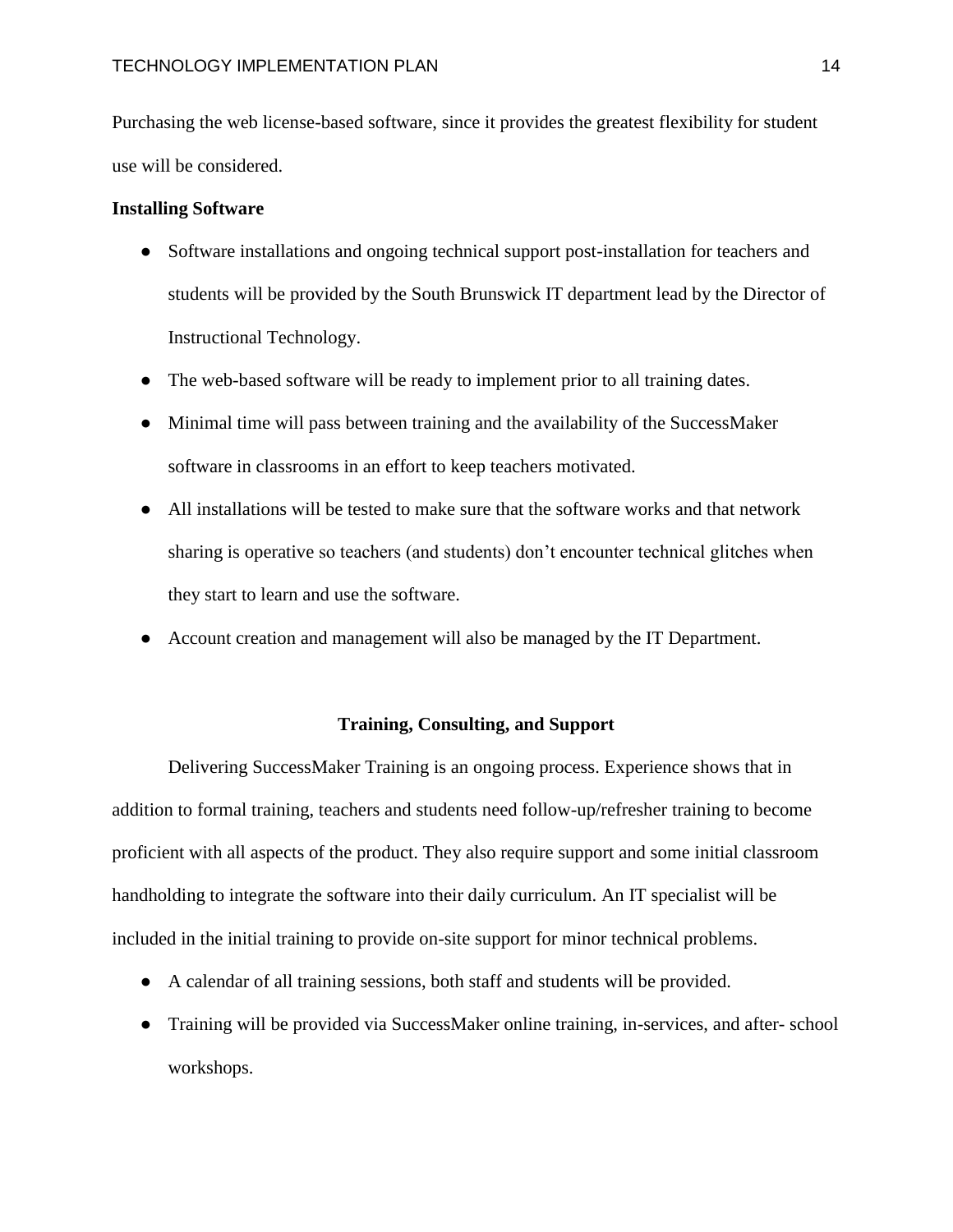- Initial training for staff will be provided by Pearson for faculty.
- Once trained, teachers, paraprofessionals or fellow students can train students.
- Agenda topics will be prioritized according to project goals and objectives, and staff (and subsequently students) will be trained at regular intervals. This enables teachers and students to learn key skills and immediately apply what they have learned in the classroom.
- Teachers and students will be given specific assignments to complete to help them start using the software in the classroom.
- On-site/in-classroom follow-up will be scheduled following training.

# **Using SuccessMaker with Other Tools**

All students, regardless of their differing learning styles and abilities, need access to the curriculum. Students will be given the opportunity to use SuccessMaker by itself, or in conjunction with other technology such as voice recognition; digital whiteboards; and alternative keyboards, computer access, and augmentative communication devices. This allows teachers to provide all their students with access to the curriculum as well as integrate universally designed teaching techniques into their classrooms.

#### **Disseminating Knowledge**

Experience shows that a little knowledge goes a long way. In addition to the professional development provided on SuccessMaker, the school system will utilize various platforms to disseminate and share knowledge. This includes weekly newsletters, staff in-services, special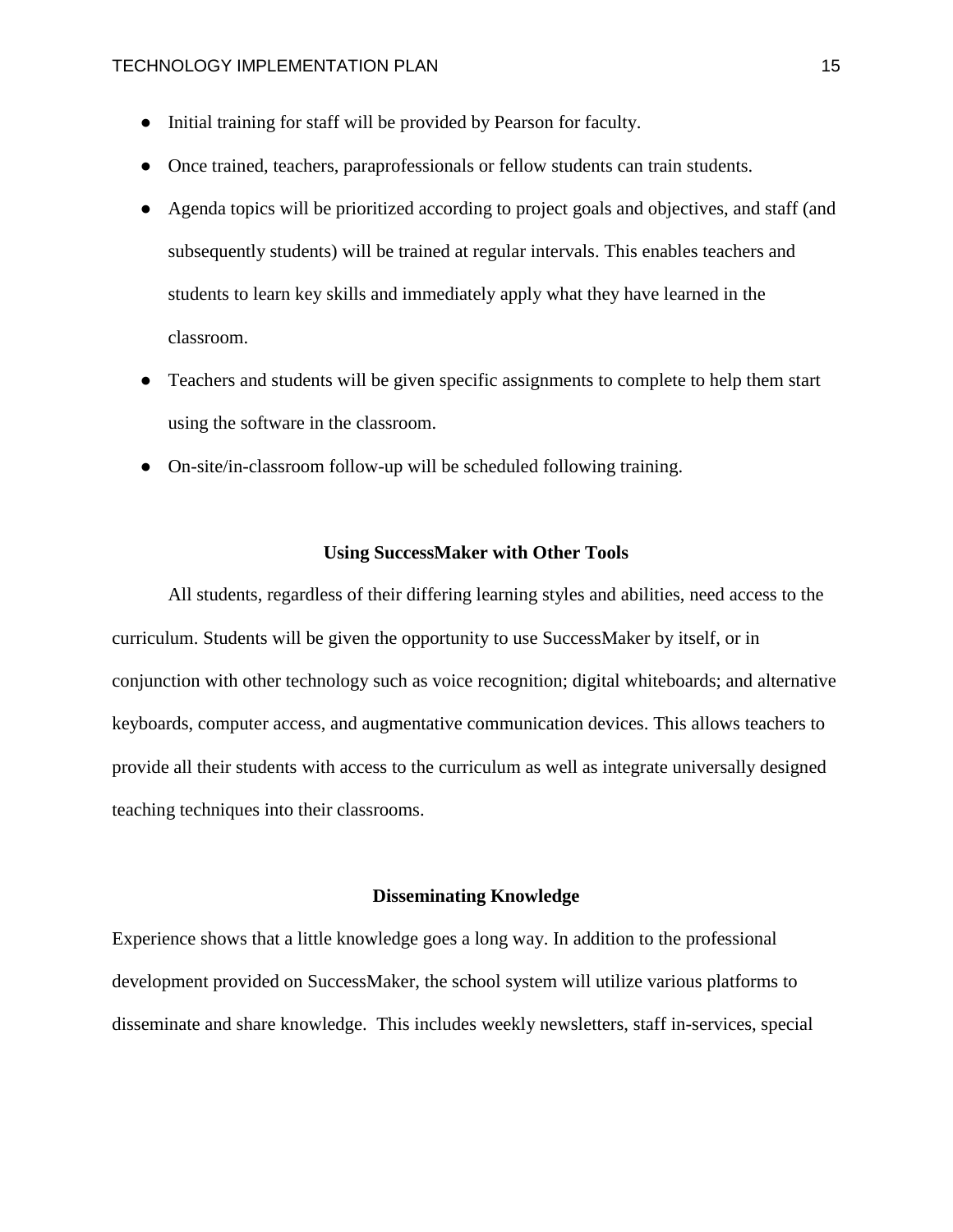interest groups (SIGs) and listservs, for teachers to share Success Maker tips, techniques and information with their peers throughout their school and school system.

# **Supporting Theory**

 The ideologies that inform adaptive learning systems are rooted in a variety of social and learning theories. Connections can be made with behaviorism, recalling elements of B.F. Skinner's 1950's era "teaching machine" for programmed instruction as both involve measuring behavior objectively through reinforcement of correct responses. Both behaviorism and adaptive learning assert that truth can be established by the examination of facts and that prediction of behavior can be used to manipulate future behaviors (Boghossian, 2006).

 While these traces of behaviorism exist, there are also tenets of Constructivism in adaptive learning. Piaget's assertion that learners construct their own knowledge is demonstrated in the personalized learning aspects of programs like SuccessMaker. And while these theories tend to be mutually exclusive, the active participation in personalized learning also lends itself to constructivism. The learner constructs meaning through interaction with the various learning activities, the consequences of those interactions and through reflection on those processes.

 Seymour Papert (1980) spoke of both adapting instruction to learners' background, goals, preferences and prior knowledge and of using technology to provide that adaptation for the infinite variations and preferences of its users. Papert (1980) envisioned "the child programming the computer," and he believed that computers could be a powerful tool for students to construct their own knowledge. He called computers the "Proteus of machines" (1980), comparing technology to the classic mythological sea god who could assume different forms. Papert adapted Piaget's theories of constructivism to create his own theory- constructionism ("Educational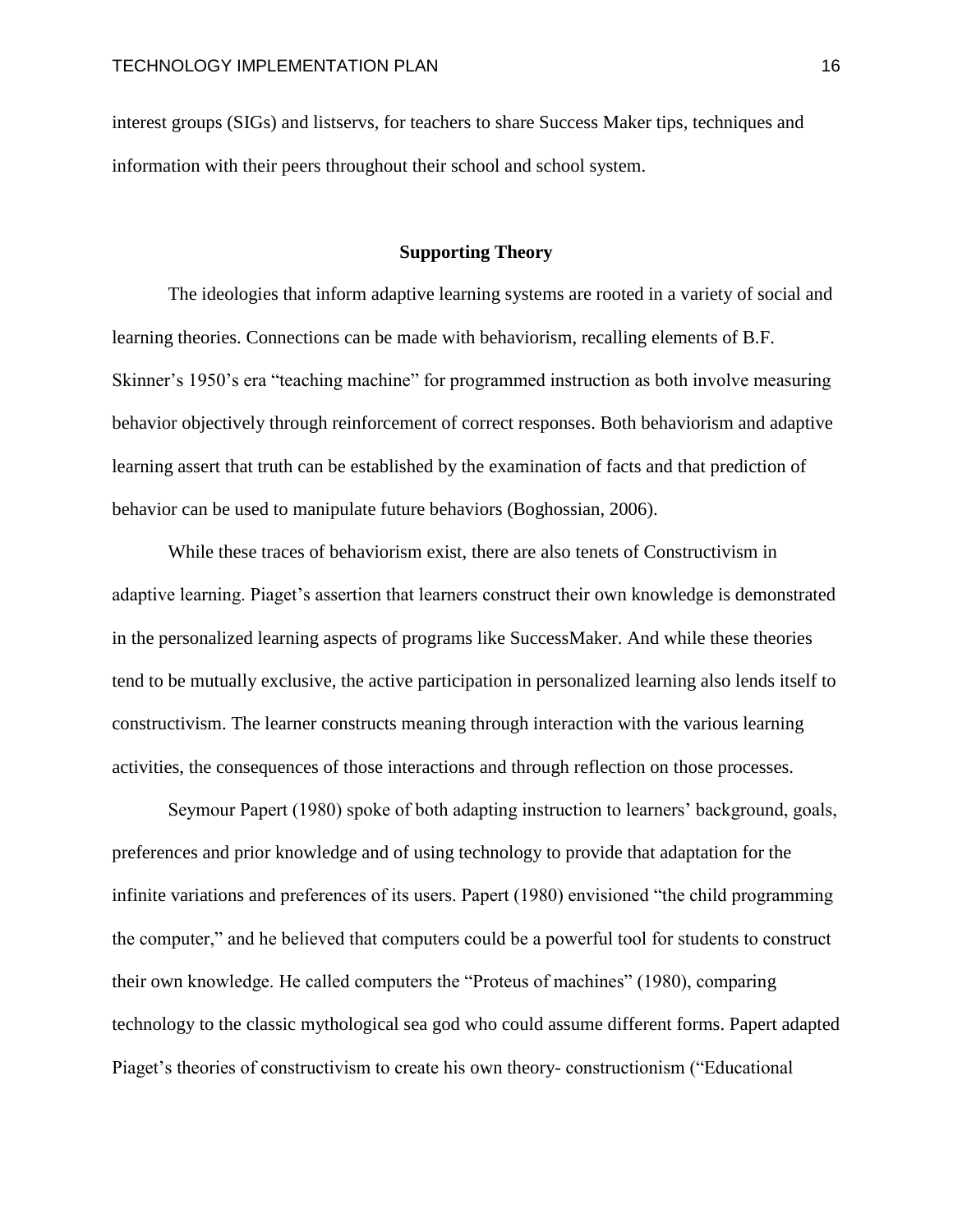Robotics and Constructionism [Papert]," n.d.). His ideas of student-centered instruction speak to the personalized nature of the adaptive learning programs.

 Another notable pioneer in adaptive learning systems and computer-aided instruction was Patrick Suppes. He is credited with developing the first computer-assisted instruction system in the 1960s while at Stanford University ("Meet the Influencers," 2015). His experiments in this area led to his formation of the Computer Curriculum Corporation (CCC) in 1967. This company is now known as Pearson Education Technologies. His idea of computerized "tutors" for individualized learning and increased educational productivity (Taylor, 1980) directly led to the future creation of SuccessMaker.

# **Supporting Research**

 Research regarding the use of systems such as SuccessMaker and the related Pearson products can be found using a variety of descriptive terms: adaptive learning, differentiated learning, personalized learning, advanced learning technologies, intelligent tutoring systems (ITS), and learning management systems. A review of the literature found articles both on the purposes for adaptive learning systems and studies which support their use in K-12 schools.

 Peter Burrows (2016) notes that adaptive learning is expected to do the following: save time, customize feedback empower students and collect and analyze data. In an *EdSurge* special report, he describes how the use of adaptive learning allows for student agency and responsibility in their own learning for all learners, in addition to remediation and differentiation (2016). Burrows (2016) also notes some fundamental questions presented when looking at these types of learning programs:

> Do these systems allow for higher engagement levels in presenting content than traditional methods?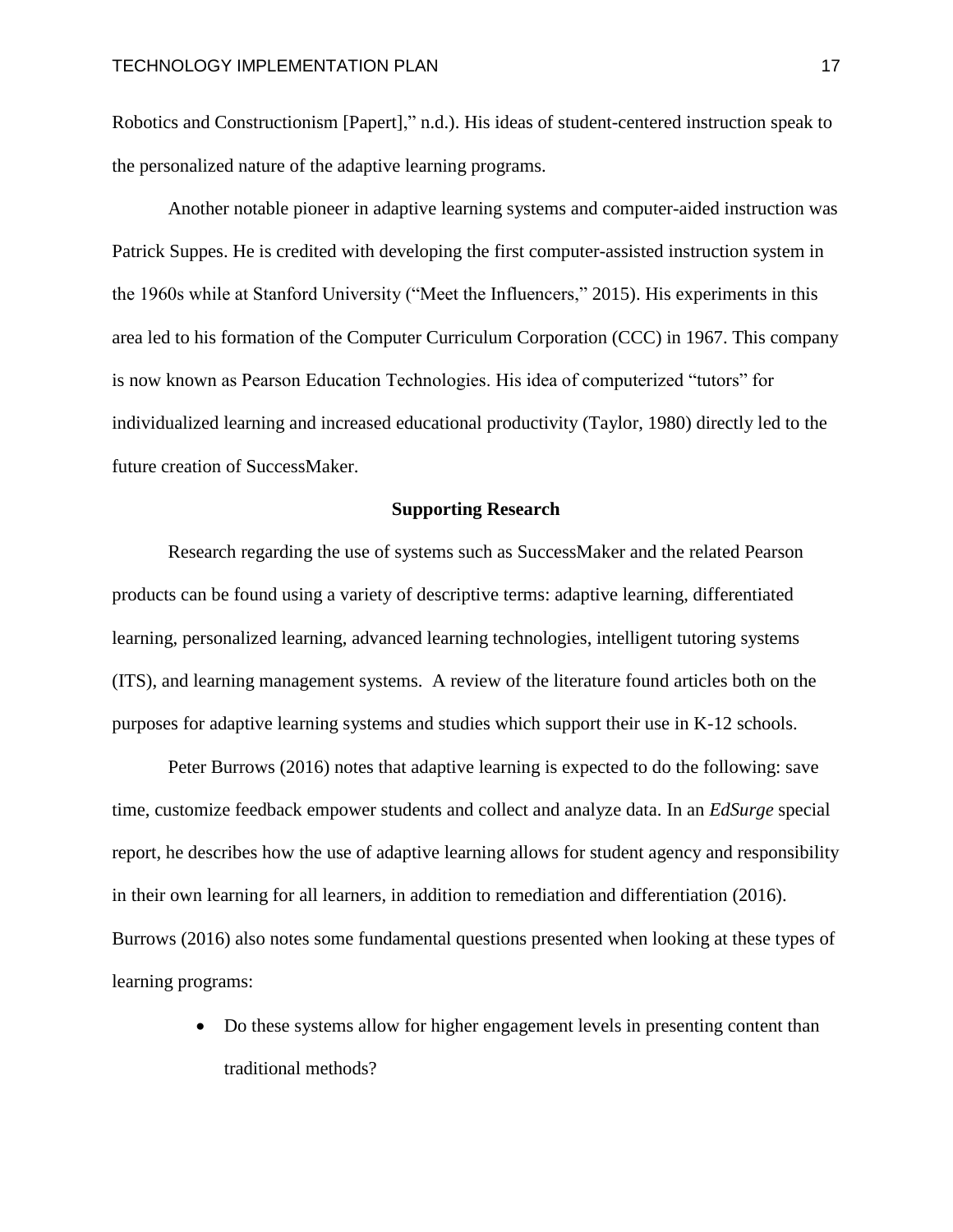- Does sequencing of concepts or skills make a significant difference?
- Can assessment be used in a more meaningful way, not only rank students but to help struggling learners to succeed?
- Can a digital curriculum help close achievement gaps?

 A 2014 study by Yildirim, Reigeluth, Kwon, Kageto and Shao found that learning management systems (LMS) match functions that are needed for our current information age paradigm of education. They argue that characteristics such as customization, diversity (as opposed to uniformity), student initiative, self-direction, and collaborative relationships found in learner-centered programs allow for educational needs of today's society to be addressed (p. 721). After studying a variety of LMS platforms, they concluded that programs need to be truly systemic to integrate all the noted characteristics. They also need to support collaborative learning in and out of school, and not require extensive training to be effective (p. 734).

 Suppes, Holland, Yu & Vu (2013) conducted a study on an individualized, computerdriven online math course. They found that the inherent active engagement and the adaptations suited to individual student levels contributed significantly toward positive changes in learning when compared to the control group. An investigation by Angus & Watson (2009) determined that exposure to regular online Math testing significantly improves student learning. This finding was especially noteworthy as the result was independent of student performance on assessments. In other words, even the learners who did not generally perform well on the online still showed gains in overall learning.

 Another study on adaptive learning systems in mathematics shows improved accuracy and decreased response times for writing mathematical expressions (Walkington, 2013). Collins and Halverson (2009) state that the element of customization can fundamentally change the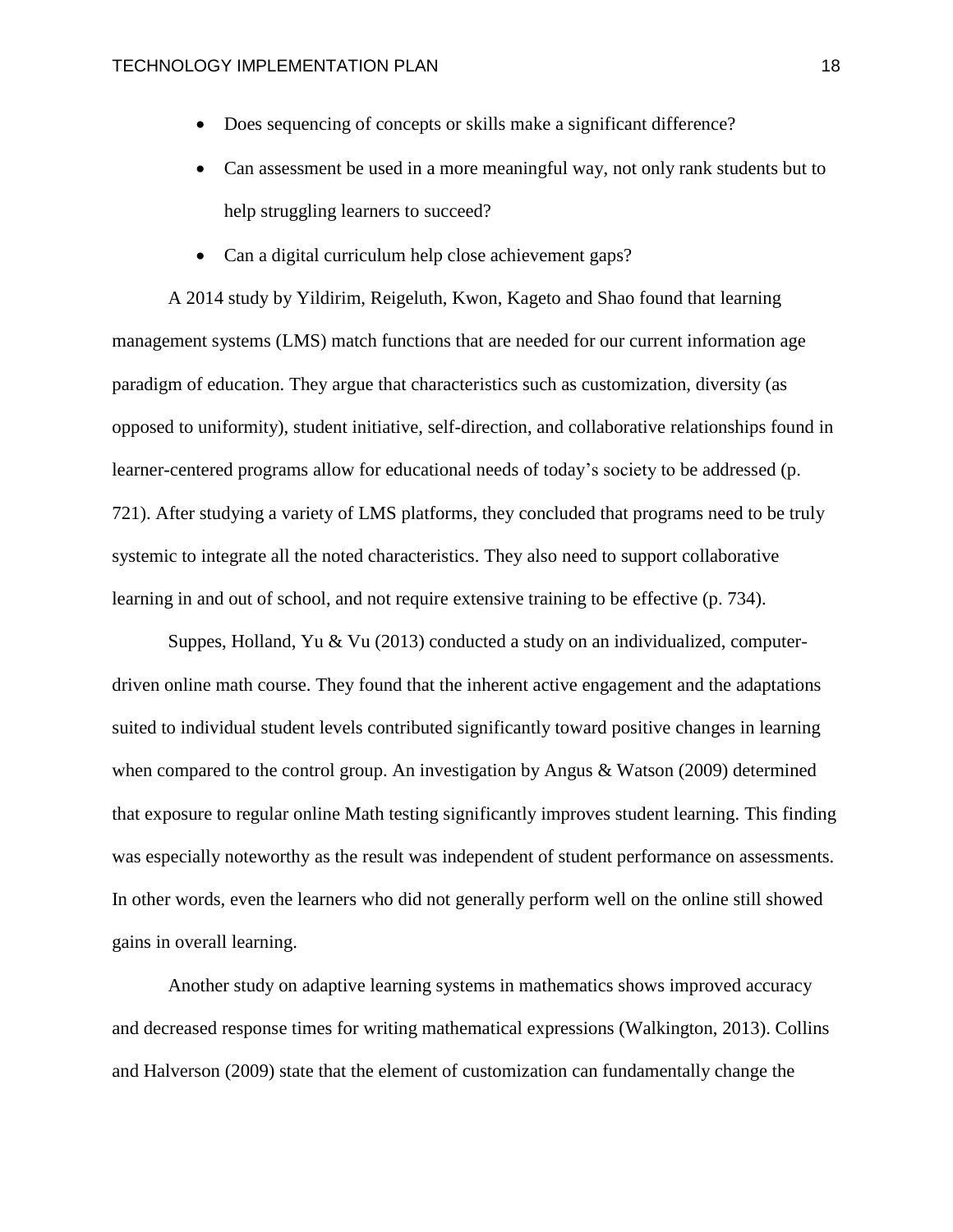relationship between the learner and the content with which the learner is presented. Lastly, a study by Henley (2003) finds that 92 percent of those surveyed found that online assessment helped learning while only six percent disagreed with that statement.

# **Accountability and Project Evaluation**

A well-thought-out assessment plan with pre- and post- data which incorporates goals is important for measuring the success of the project. To determine the impact of the Pearson products on standardized test results, as well as the effectiveness of related technology implementation and curriculum components, careful data analysis should be conducted. Assessment is also important for obtaining valuable feedback to assure that the needs of teachers and students are being met. Additionally, continued project funding often depends on having reliable data regarding student progress.

The following will be included in the assessment plan:

- Evaluation criteria (i.e., for the district, schools, teachers and students) and reporting schedule laid out in the action plan.
- A data collection sheet for teachers to enter pre- and post- student data whenever formal report cards are issued or common assessments are given.
- Data from state-mandated assessments, disaggregated not only by school but by classroom and specific groups of students, with a detailed analysis of results by objective or skill in addition to overall scores, will be examined and compared to previous years' results.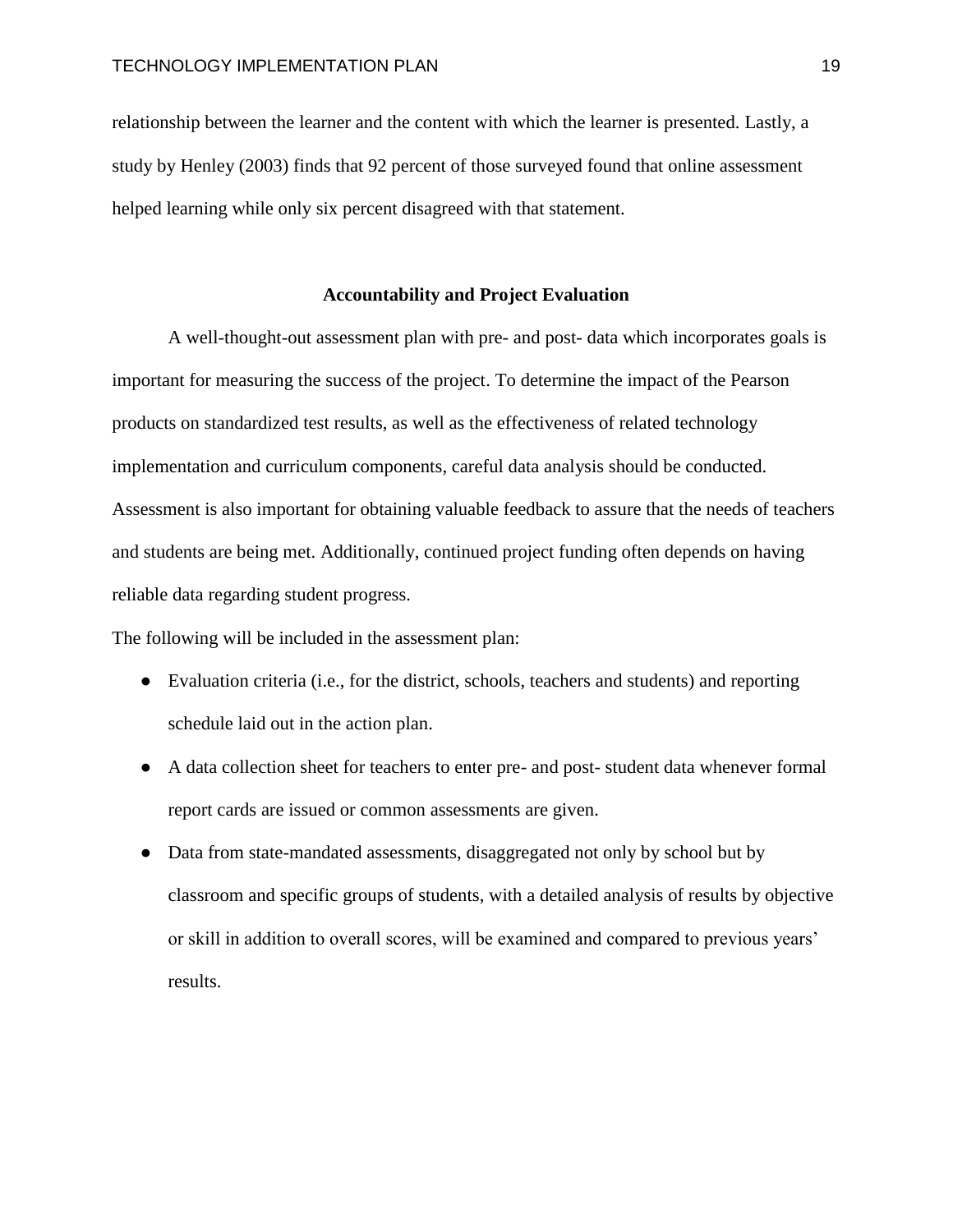- Analytical assessment of skill gap data from both pre-program implementation and postprogram implementation will be conducted to determine whether the Pearson products more fully incorporate core skills.
- A questionnaire to be periodically completed by teachers and students using the program to see how useful the program is as well as identify any problems or concerns.
- For students with documented disabilities, a review of student's' IEP goals.
- Longitudinal data from a minimum of three years may be collected and analyzed to determine the impact over time.

It's essential to make sure all stakeholders – administrators, teachers, students and parents – are kept informed about the progress students, teachers, schools and the district are making and the value they are receiving from using SuccessMaker. Be sure to provide students and staff with plenty of opportunities, both formal and informal, to demonstrate SuccessMaker and the progress being made.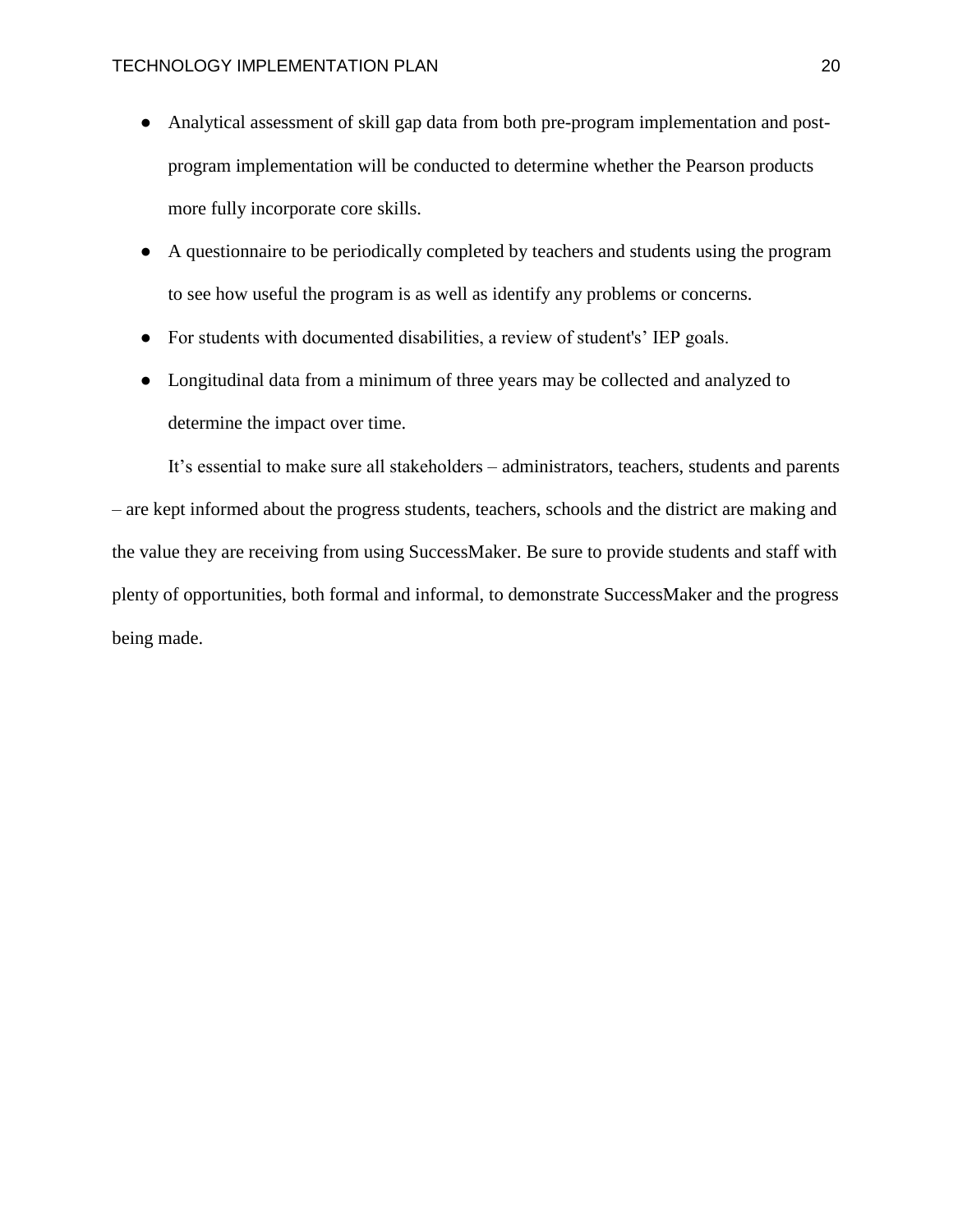# References

- Angus, S. D., & Watson, J. (2009). Does regular online testing enhance student learning in the numerical sciences? Robust evidence from a large data set. *British Journal of Educational Technology, 40*(2), 255-272. doi:10.1111/j.1467-8535.2008.00916.x
- Burrows, P. (2016). Special Report: Adaptive Learning. *EdSurge.* Retrieved from https://www.edsurge.com/research/special-reports/adaptive-learning/
- Collins, A., & Halverson, R. (2009). Rethinking education in the age of technology: The digital revolution and schooling in America. New York, NY: Teachers College Press
- Educational Robotics and Constructionism [Papert]. (n.d.). Retrieved from https://www.learningtheories.com/educational-robotics-and-constructionism.html
- Henly, D. C. (2003). Use of web-based formative assessment to support student learning in a metabolism/nutrition unit. *European Journal of Dental Education, 7*(3), 116-122. doi:10.1034/j.1600-0579.2003.00310.x

Meet the Influencers. (2015). *Tech & Learning*, 35(8), 20-24.

- Papert, S. (1980). *Mindstorms: children, computers, and powerful ideas*. New York: Basic Books.
- Edsurge (2016). SuccessMaker. Retrieved from \\https://www.edsurge.com/productreviews/successmaker
- Pearson Education (2016a) [enVisionmath2.0 Common Core \(K-5\)](http://www.pearsonschool.com/index.cfm?locator=PS2nU9&PMDBSOLUTIONID=6724&PMDBSITEID=2781&PMDBCATEGORYID=806&PMDBSUBSOLUTIONID=&PMDBSUBJECTAREAID=&PMDBSUBCATEGORYID=&PMDbProgramID=134781) http://www.pearsonschool.com/index.cfm?locator=PS2nU9&PMDbProgramId=134781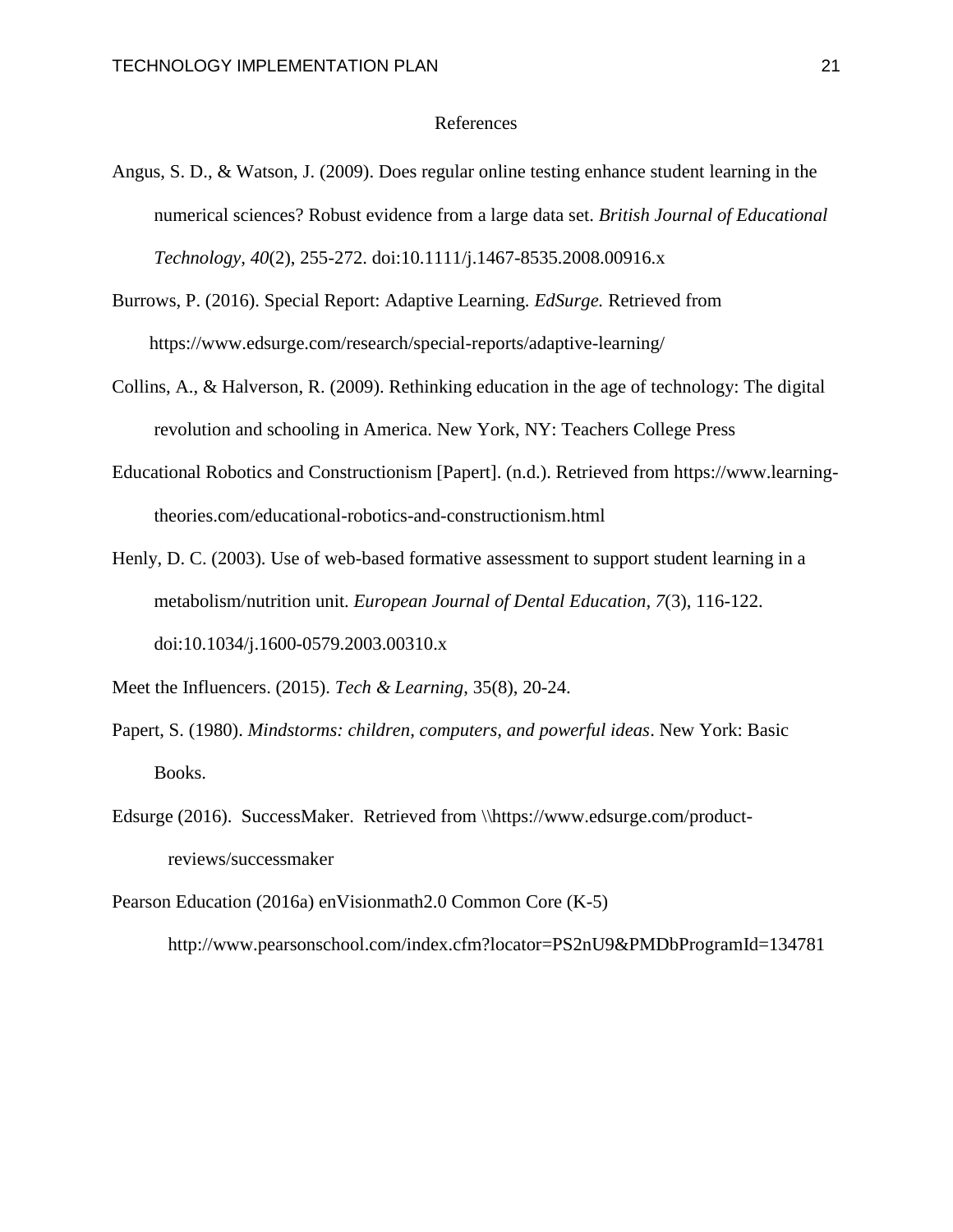Pearson Education (2016b). SuccessMaker. Retrieved from http://www.pearsonglobalschools.com/index.cfm?locator=PS1tEe&displayRep=1&seriali zed\_context=company\_letters%3D

Pearson Education (n.d.). SuccessMaker Overview. Retrieved from: http://assets.pearsonschool.com/asset\_mgr/current/201633/SuccessMaker-Overview-Brochure.pdf

Pearson School (2016). SuccessMaker. Retrieved form

http://www.pearsonschool.com/index.cfm?locator=PS2qJ3&PMDbProgramId=143493

- South Brunswick School District (2016) Mission Statement. Retrieved from: http://www.sbschools.org/about/mission\_statement\_nl.php
- South Brunswick School District Technology Plan 2013-2016. Retrieved from: www.sbschools.org/departments/technology/docs/2013-2016\_tech\_plan.pdf

State of New Jersey (2016). Title 1 Funding. Retrieved from:

http://www.state.nj.us/education/title1/funding/allocation.shtml

SuccessMaker (n.d.). SuccessMaker Adaptive Courseware. Retrieved from http://assets.pearsonschool.com/asset\_mgr/current/201645/SM\_AdaptWhitePaper\_MidR es.pdf

- Suppes, P., Holland, P. W., Hu, Y., & Vu, M. (2013). Effectiveness of an individualized computer-driven online math K-5 course in eight California Title I elementary schools.*Educational Assessment, 18*(3), 162-181. doi:10.1080/10627197.2013.814516
- Taylor, R. (Ed.). (1980). *The computer in the school: Tutor, tool, tutee* (pp. 1-10). New York: Teachers College Press.

U.S. Department of Education (2016) Retrieved from:<http://www.ed.gov/stem>